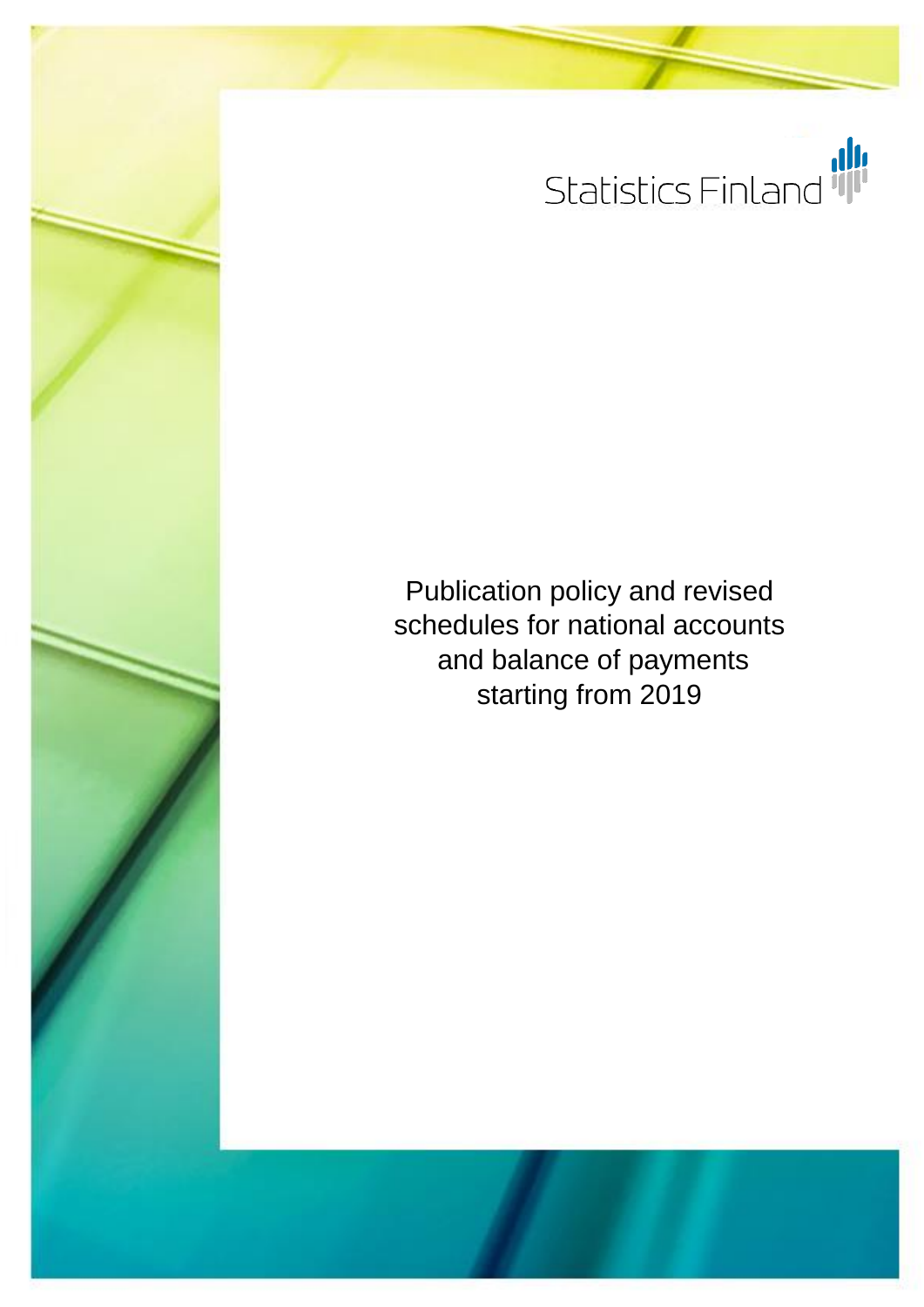

Table of contents:

| Comparison of Finnish national accounts and balance of payments            |  |
|----------------------------------------------------------------------------|--|
| Publication policy for national accounts and balance of payments           |  |
| Revised publication schedule for national accounts and balance of payments |  |
| Special remarks concerning the revised publication timetable               |  |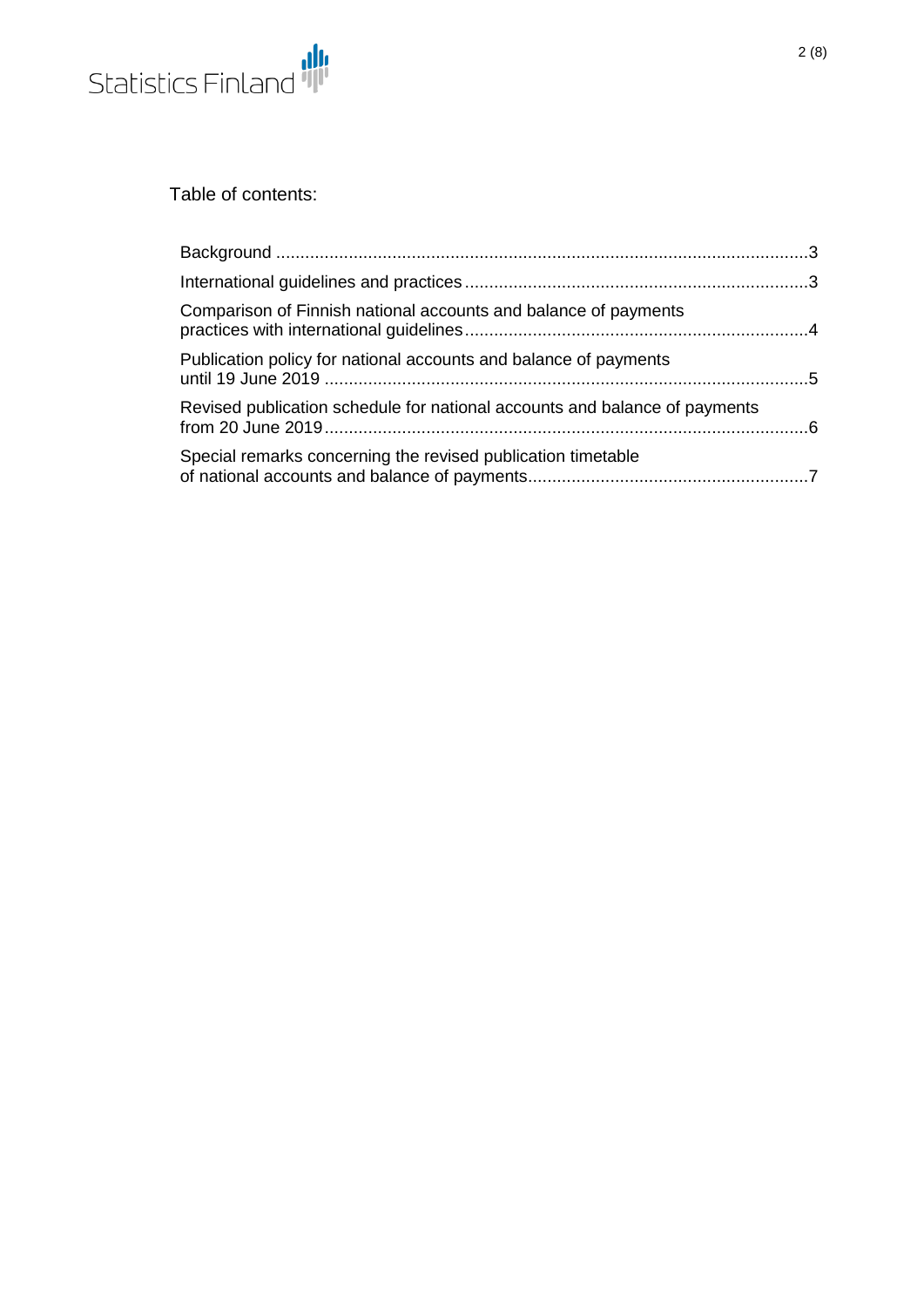

# <span id="page-2-0"></span>**Background**

National accounts and balance of payments are statistics that are, as a rule, regularly revised. On the one hand, national accounts and balance of payments are expected to produce quick monthly and quarterly economic data, but, on the other hand, also more extensive data on the structure of the economy.

The purpose of providing data quickly is to describe the trend of economic development through certain key figures or indicators. With more detailed and extensive data, it is possible to study the structure and details of the economy more closely. Based on these, decisions with a more forward-looking perspective can be made.

The national accounts are revised over time because data sources for short term data produced quickly are available with a very different time lag than those used in detailed sectoral and structural parts of national accounts. Thus, the revision of data is an essential part of the nature of national accounts and balance of payments data.

However, the constant and frequent revision of data can be challenging for data users. Therefore, a practical compromise of publishing up-to-date yet stable national accounts and balance of payments data is sought via both national practices and international agreements.

### <span id="page-2-1"></span>**International guidelines and practices**

At the moment, there are several legal acts on the EU level which govern the content and production methods of national accounts and balance of payments. The most important is the regulation on the European system of national and regional accounts in the European Union<sup>1</sup>. Annexed to the regulation in question are both the **ESA** [handbook](https://ec.europa.eu/eurostat/documents/3859598/5925693/KS-02-13-269-EN.PDF/44cd9d01-bc64-40e5-bd40-d17df0c69334)<sup>2</sup> on national accounts, as well as the ESA 2010 data transmission [programme](https://ec.europa.eu/eurostat/documents/3859598/5936561/KS-01-13-429-3A-C-EN.PDF/69e7e68c-661d-44dc-bef3-d0e560403722) specifying the content of the tables to be transmitted to Eurostat, the length of time series and transmission schedules.

National accounts data are used for several administrative purposes at the EU level. The EDP regulation<sup>3</sup> has been designed especially for the compilation of statistics on general government deficit and debt. Furthermore, the GNI Regulation<sup>4</sup> is used to define GNI based contributions of the EU Member States. The compilation of the balance of payments is governed by the [BPM6 manual,](https://www.imf.org/external/pubs/ft/bop/2007/pdf/bpm6.pdf) the [ECB's guidelines](https://www.ecb.europa.eu/ecb/legal/pdf/l_06520120303en00010044.pdf?943a9de2997c9234e97c50692a9c91c6)<sup>5</sup> and a separate Commission regulation<sup>6</sup>.

The above-mentioned regulations do not contain guidelines for the revision of data, but only the latest transmission deadlines for different parts of national accounts. For balance of payments, ECB instructs to transmit the revised statistical data always together with the latest data transmissions. In addition, ECB specifies the exact date of the data revision and the depth of revised period.

In 2012, The Committee on Monetary, Financial and Balance of Payments Statistics (CMFB) agreed on guidelines for a harmonised European revision policy for national accounts and the balance of payments. Because the EU Member States have so far

l

<sup>1</sup> Regulation (EU) No 549/2013 of the European Parliament and of the Council

<sup>&</sup>lt;sup>2</sup> The European System of National and Regional Accounts, ESA2010

<sup>3</sup> Council Regulation (EC) No 479/2009, last amended by Commission Regulation (EC) 220/2014

<sup>4</sup> Council Regulation (EC, Euratom) No 1287/2003

<sup>5</sup> ECB/2011/23

<sup>6</sup> Commission Regulation (EU) No 555/2012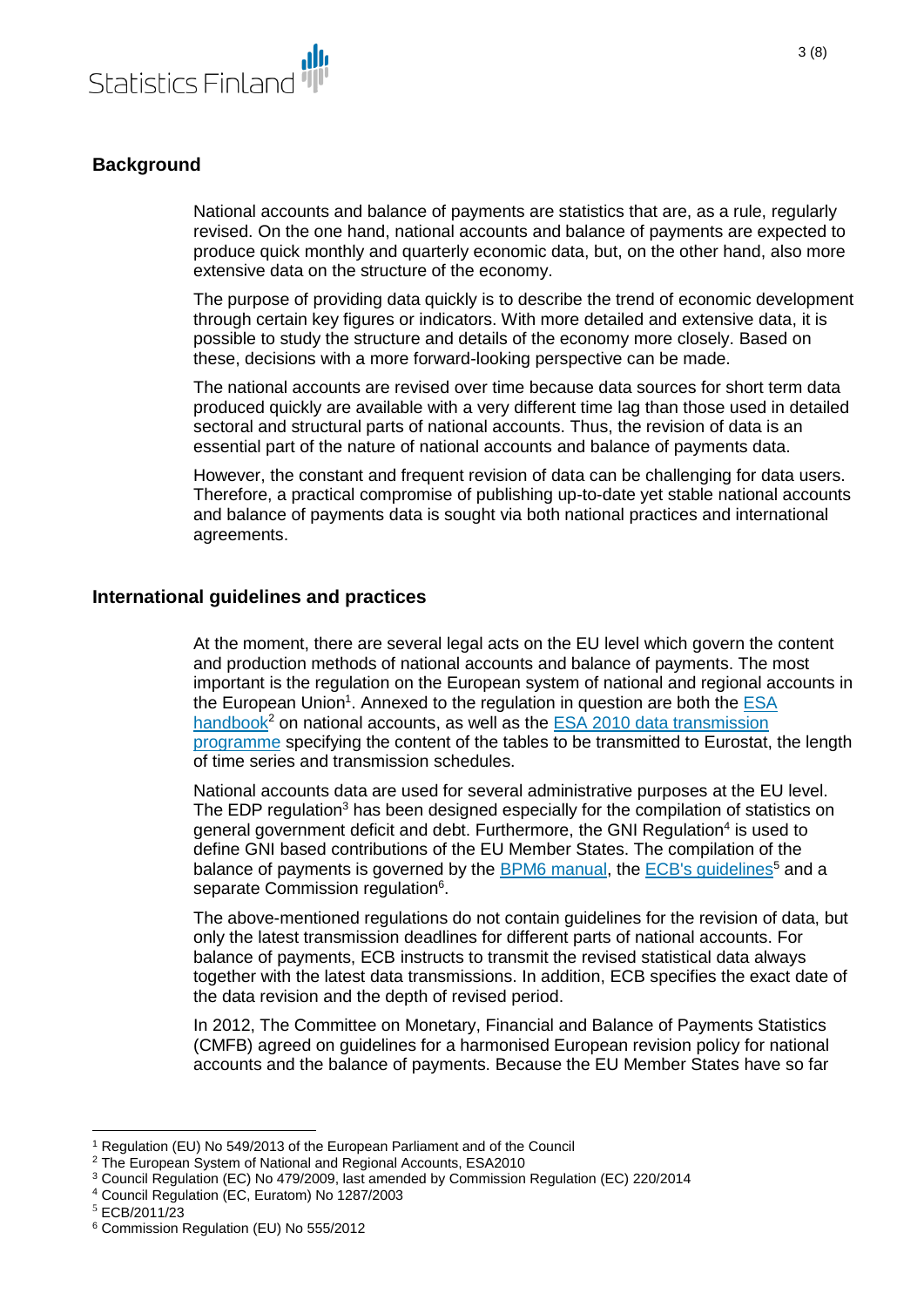

implemented the harmonised revision policy to a varying degrees, the guidelines were further specified in 2016.

The guidelines of the harmonised European revision policy (HERP) are recommendations for the Member States. In HERP, revisions are classified into routine revisions and benchmark revisions. Data sources used for national accounts compilation are available at different points of time and that creates a need to revise already published data in the other words to execute routine revision. In routine revisions, quarterly and annual data should be consistent with balance of supply and demand, sector accounts, financial accounts and balance of payments. Furthermore, in September, all these subsets of national accounts and balance of payments should be mutually coherent.

Concerning the length of time series HERP specifies that the length of the revised time series for quarterly data should be the quarters of the past four years in addition to the quarterly data of the current year. The exception is September transmission deadline, or the third quarter transmission, where the length of revised time series of data is not limited. For annual data, the depth of the revised time series is four previous years during the 1<sup>st</sup> quarter transmission. For the 2<sup>nd</sup> quarter it is two previous years or four previous years when required for national policy purposes. In the  $3<sup>rd</sup>$  quarter the length of revisions is unlimited. For the  $4<sup>th</sup>$  quarter the length of revisions is two previous years.

Benchmark revisions are recommended to be carried out every five years (that is, in 2019, 2024, 2029, 2034 and so on). It is advisable to carry out the revision throughout the whole time series. Data release should be scheduled for the third quarter, in practice for, September. In connection with the benchmark revision, it is recommended that data for all subsets of national accounts and balance of payments are consistent with each other, all important source data updates and significant methodological revisions are taken into account and all known changes to the classifications have been applied. In addition, the methodological changes (cf. SNA2008/ESA2010 revision in 2014 or BPM5 update to BPM5 in 2014) are executed in internationally coordinated way.

In addition to schedules of the transmission programme, Eurostat has requested that data should always be transmitted also to Eurostat in connection to national data releases. There is a similar practice in the balance of payments, i.e. when the data is published nationally, it is transmitted to ECB.

#### <span id="page-3-0"></span>**Comparison of Finnish national accounts and balance of payments practices with international guidelines**

In Finland, national accounts data are produced almost completely in accordance with the ESA2010 transmission programme. So far, there have been only minor deficiencies due to technical reasons in the transmission of first annual preliminary data. Certain annual level data can be transmitted only in mid-March instead of at the end of February.

There have been no major challenges in transmitting general government deficit and debt figures or GNI data in accordance with given regulations.

The production of balance of payments data was transferred from the Bank of Finland to Statistics Finland at the beginning of 2014. The production system of balance of payments was integrated with the national accounts production system between 2014 and 2017. As compilation of BoP has been stabilised, the international requirements are met almost completely. The compilation timetable for the most detailed data on foreign direct investments could still be improved.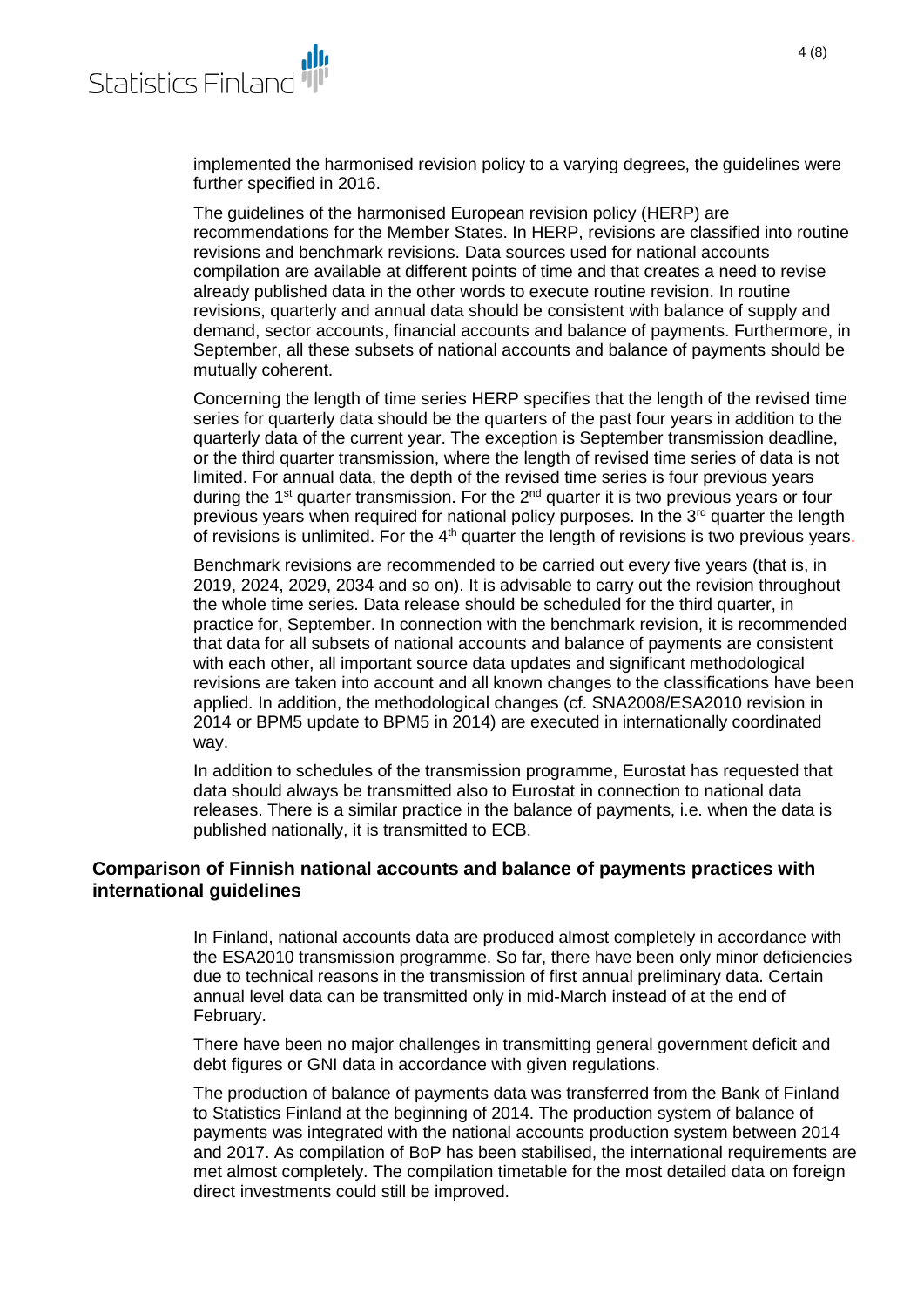

Thus, compliance with international regulations does not significantly challenge the development of the compilation of Finnish national accounts. In practice though, the merger of balance of payments and national accounts has been challenging because the publication times are different. Annual data on balance of payments are published as sums of quarterly data, whereas the publications of annual national accounts have been traditionally published at mid-July and at the end of January.

In order for balance of payments and national accounts to be published in consistent manner, the publication dates should be aligned as well. The requirement of coherent publication dates naturally also applies for other parts of national accounts as well: If the publication dates are very different, it is possible that in the meantime the source data is revised and datasets thought to be consistent differ from each other (cf., for example, the benchmarking of quarterly data with annual data already carried out previously as a national Finnish practice in connection with July publication).

The harmonised European revision policy also steers toward moving annual publications to March, June, September and December. In addition, the harmonised revision policy guides towards limiting the length of time series to be published only to concern the four previous years. In Finnish quarterly national accounts, quarterly sector accounts and financial accounts publications the previous practise has been to revise the whole time series.

#### <span id="page-4-0"></span>**Publication policy for national accounts and balance of payments until 19 June 2019**

The Trend Indicator of Output, describing production activity in accordance with national accounts, has been published monthly with a lag of 45 days in Finland. The content of the statistics is in accordance with the EU's quarterly GDP flash estimate. The national publication of the quarterly GDP flash estimate is compiled with a lag of 45 days, but the quarterly transmission to the EU is provided already with a lag of 30 days.The monthly balance of payments is also published with a lag of 45 days.

The quarterly national accounts are published with a lag of 60 days. In the data content, gross domestic product is described from the point of view of supply, demand and income. In addition, gross national income is published, that is, in addition to gross domestic product also property income and expenditure between resident and nonresident units.

The quarterly balance of payments and quarterly sector accounts are published with a lag of around 80 days. The quarterly financial accounts is published with a lag of around three months.

The first annual data on the previous year's GDP, demand and supply and on gross national income are published with a lag of two months in connection with the release of quarterly national accounts. The first preliminary annual national accounts is, in turn, published according to the national schedule with a lag of around 75 days in mid-March. In addition to revised annual data on demand and supply, it contains data on sector accounts. The EU regulation requires reporting according to ESA2010 on the data in question with a lag of three months, but the Ministry of Finance needs the data already earlier to be used as a background data for economic forecast and the preparation of the General Government Fiscal Plan (includes Finland's Stability Programme).

The second preliminary annual national accounts have been published in mid-July, that is, with a lag of good six months. These preliminary annual data – as well as the preliminary annual data following this publication – have been compiled in accordance with annual national accounts methods and by the most detailed industrial breakdown possible. Within this time frame, the data have been compiled especially for the use of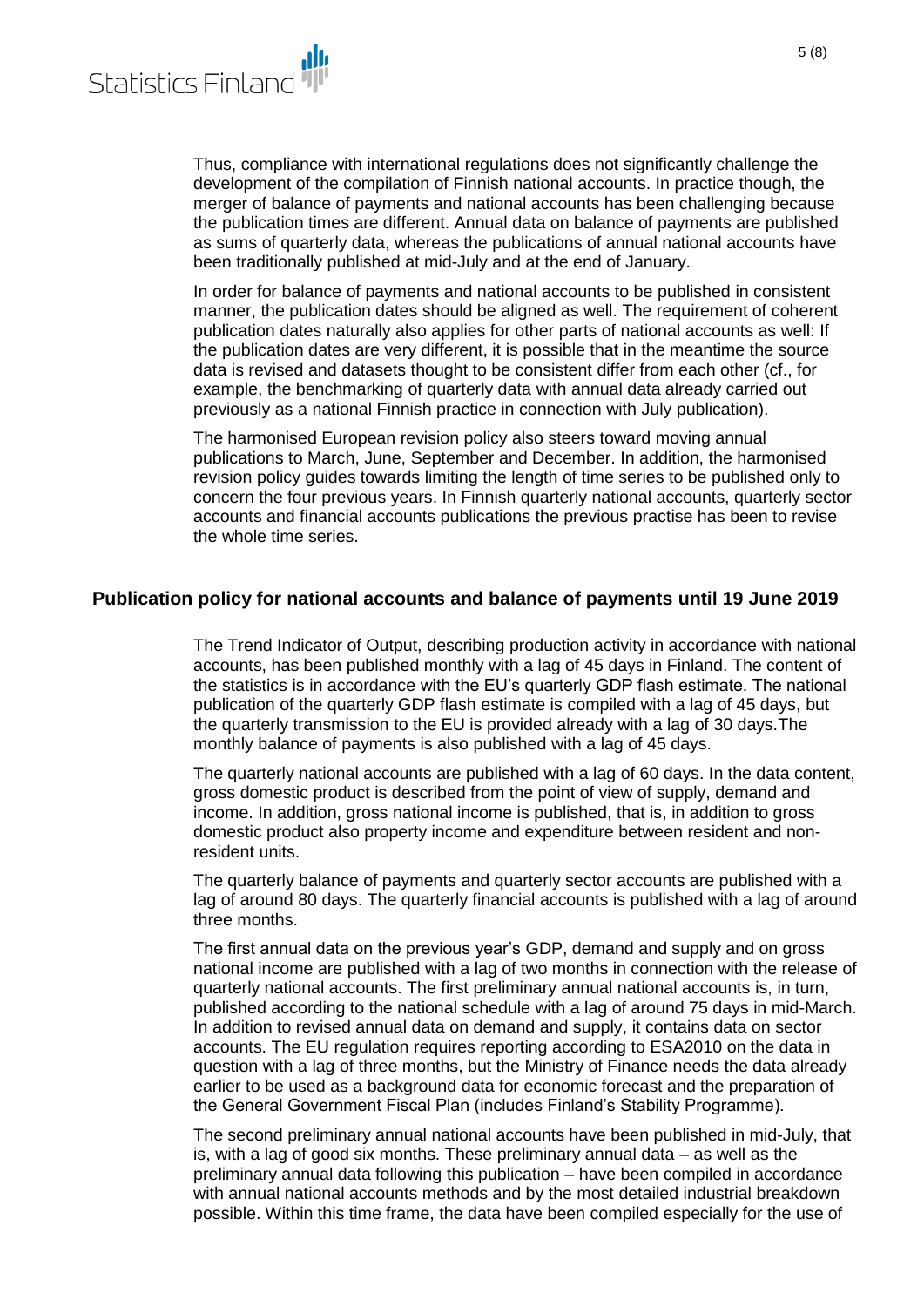

the Ministry of Finance for the preparation of the budget and parliamentary discussion concerning the budget proposal.

The publication of annual balance of payments data is in September, when the most important source data are available.

Annual national accounts data have been published for the third time in January, with a lag of 13 months, when the latest annual data, as well as the previous year's supply and use tables data are available. Annual data have been compiled for the fourth time in July, with a lag of good 18 months.

The supply and use tables have been usually published nationally with a lag of 24 months. Final annual national accounts data are harmonised with data of the supply and use tables in January with a lag of 25 months.

## <span id="page-5-0"></span>**Revised publication schedule for national accounts and balance of payments from 20 June 2019**

In the ongoing development project for national accounts, the publication times for and contents of annual national accounts are revised. The most important aims of the development project for national accounts are to integrate the publication and revision times of national accounts and balance of payments, and to better comply with international guidelines, for example, the harmonised European revision policy (HERP). In addition, the objective is also to unify the publication times and data content of quarterly and annual data and the different subsets of national accounts. The aim is to implement these revisions during 2019 and 2020.

In accordance with HERP the publication of annual national accounts will be scheduled in March, June, September and December. The national publication times in January and July will be abolished.

Monthly and quarterly publications are scheduled in national accounts and balance of payments as before, so in this paragraph the focus lies on the new publication times for annual national accounts.

However, the first preliminary annual national accounts on the previous year's data will be published as before with a lag of 75 days, including data on sector accounts and updated data on demand and supply.

After the above-mentioned first preliminary annual national accounts published at the beginning of the year, annual national accounts methods and detail level will no longer be completely followed (as was the case before). Instead the preliminary annual data will mainly be revised as sums of quarterly data. This is a way to be applied in June, September and December, while the annual data sources will be used when they become available during a year. The general government sector is the only one, where the compilations are partly based on annual compilation methods already starting from March.

In June, the preliminary annual data will be revised in terms of the government sector, investments and enterprise data. The data are utilised, for instance, in the government's budget proposal, which is considered in the parliament in the autumn period. The publication of annual balance of payments data is still in September, when the main data sources are available. Data on consumption and general government are also revised in September.

When all data sources for annual accounts are final and available, data on annual national accounts are compiled based completely on annual accounts methods and on a detailed breakdown by industry (NACE). Detailed data by industry are published with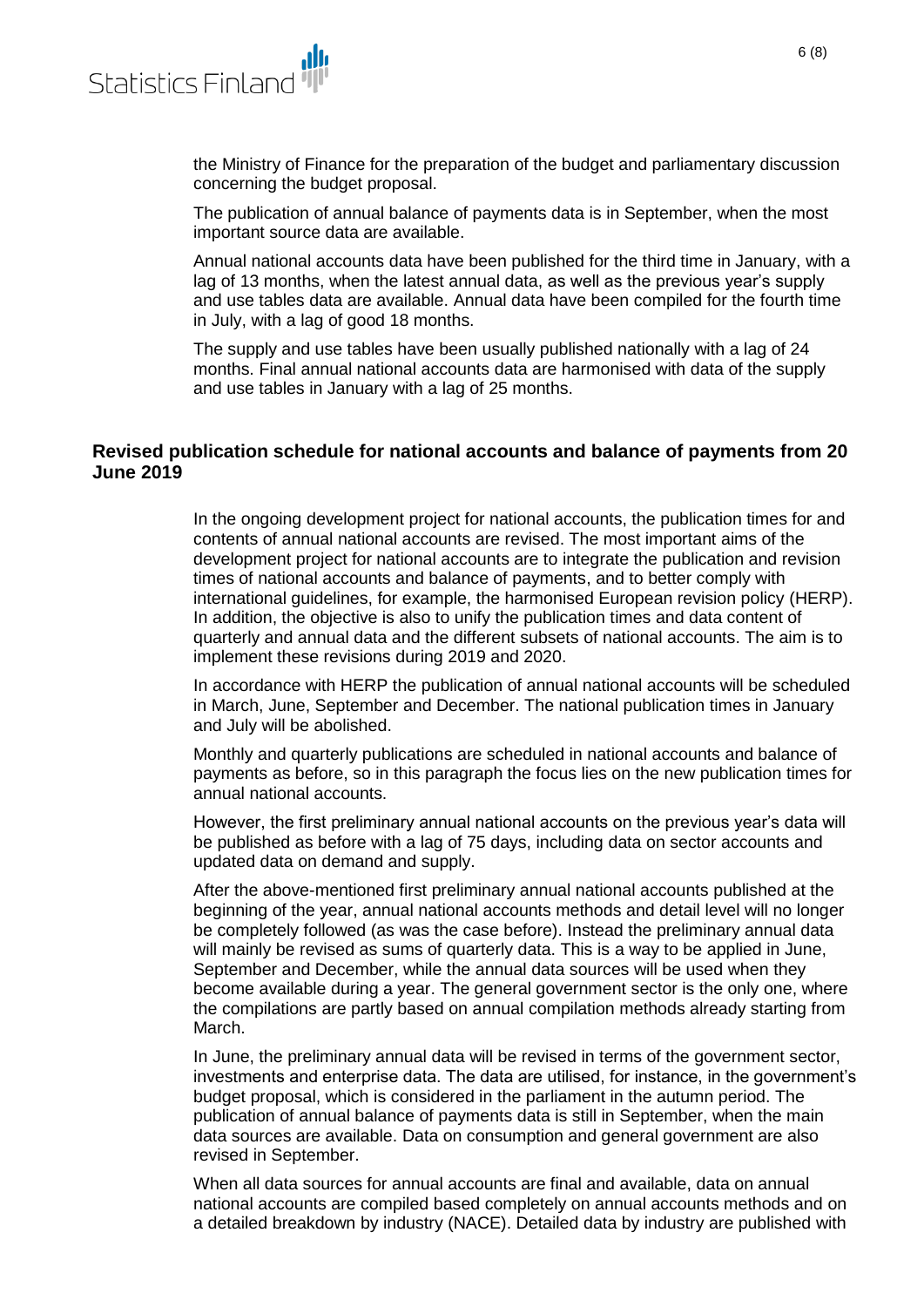

a lag of around 15 months in mid-March. The aim is to utilise these data as the basis for the compilation of next year's preliminary data.

The supply and use tables will be published with a lag of 23 months. The final annual accounts data are harmonised with data of the supply and use tables in March with a lag of 27 months.

The revised revision policy strives to consider the needs of both national and international data users. Finland's new policies comply completely with the ESA 2010 transmission programme and with the requirements of the EDP and GNI regulations as well as BPM6 manual and ECB's guidelines. The aim is to also consider the needs of national users, especially in the timing of the compilation rounds for March and June and with the quality of data content.

## <span id="page-6-0"></span>**Special remarks concerning the revised publication timetable of national accounts and balance of payments**

There will be two significant changes for the publication timetables in Finland. First, the revisions of preliminary annual national accounts will take place at the same time with the publication of quarterly sector accounts. Secondly, the length of annual revisions is limited at the maximum to four previous years as recommended in HERP.

In the new publication rhythm of national accounts, the data will be revised four times a year: in March, June, September and December. In March three previous years will be revised. In June and September two previous years and in December only the previous year will be revised. Balance of payment data, on the other hand, will be revised in March and September concerning the two previous years. The annual data of balance of payments is the sum of the quarters and is thus consistent with the quarterly data. National accounts and balance of payments data will be consistent in each quarter concerning the current accounts. As regards to the financial accounts and the international investment position there is an on-going development work to minimize the discrepancies by the end of 2020.

In quarterly national accounts, quarterly sector accounts and financial accounts, the practice to revise the whole time series in connection with every publication will be discontinued. Instead of revising the whole time series, only data for the current year and last four years will be updated. The exception to this practice will the publication in September, when the whole time series can be updated. Thus, the procedure complies with the quidelines of HERP.

In addition to these two changes, the EU regulation on general government deficit and debt (EDP) reporting has to be taken into account. EDP data is reported twice a year, at the end of March and September. The government finance data might need to, in accordance with the requirements of the EDP regulation, be updated in the end of March and September even after the publication of annual national accounts data, when necessary. Eurostat reviews and validates the data on deficit and debt provided by the Member States and can during this validation procedure require changes to the data provided or even unilaterally amend data. Therefore, there may arise a need to revise already published data on general government. In this case, the revised data on general government is published with a lag of around 110 days.

The possible revision of other data published in national accounts, because of Eurostat's process of validating the EDP data, is, as a rule, made in connection with the compilation of the following quarter (that is, in May to June or November to December). If the changes have a significant impact on the overall picture of the economy in size or content, the revisions to national accounts will be made immediately as a correction of previous statistical publications. The significance of the changes will be assessed case by case.